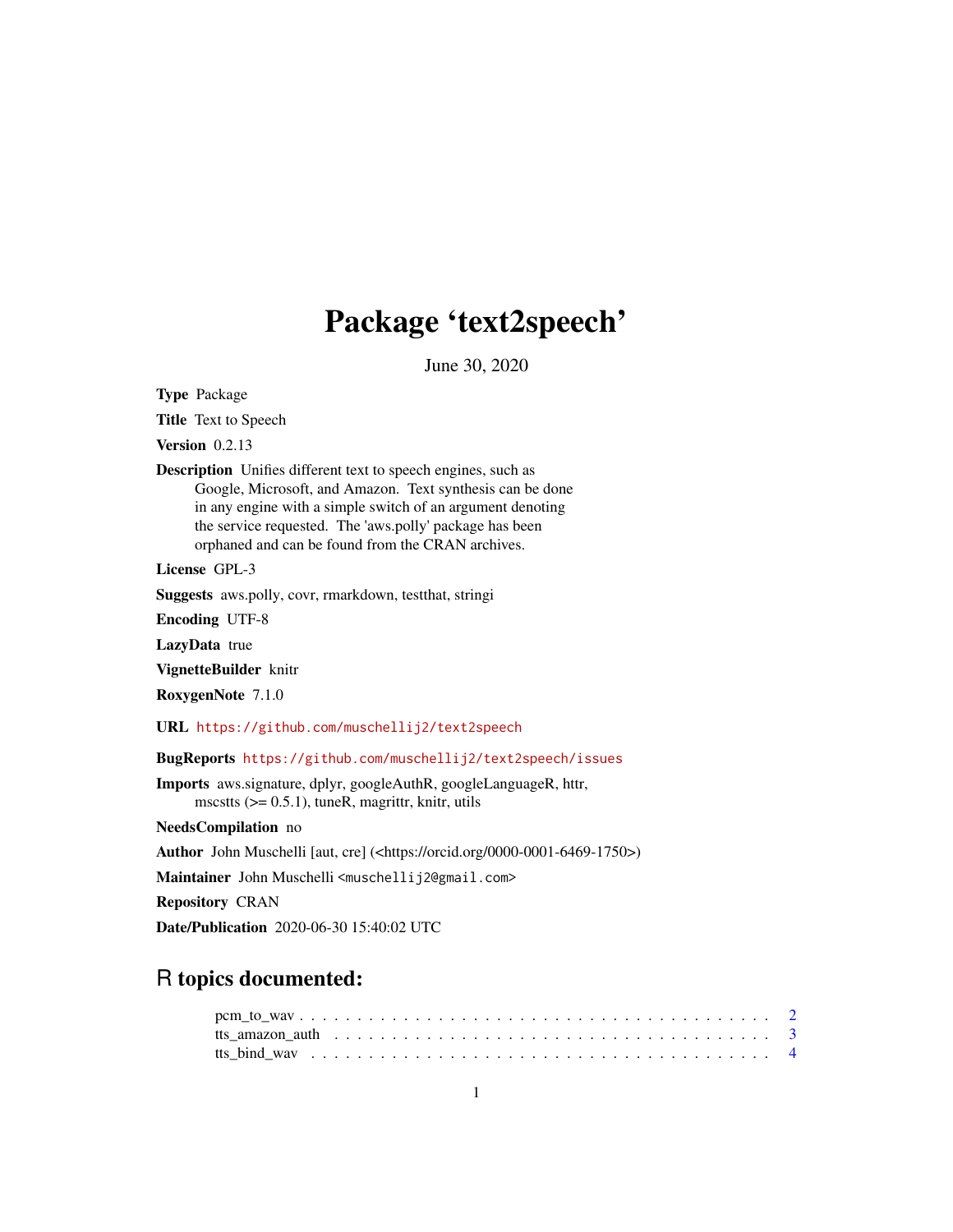<span id="page-1-0"></span>

| Index |  |
|-------|--|
|       |  |
|       |  |
|       |  |

pcm\_to\_wav *Convert PCM to Wav*

#### Description

Convert PCM to Wav

#### Usage

```
pcm_to_wav(
  input,
  output = tempfile(fileext = ".wav"),
  sample_rate = 16000,
  extensible = FALSE
)
```
#### Arguments

| input       | output from 'get_synthesis" from aws.polly or PCM filename |
|-------------|------------------------------------------------------------|
| output      | output file for Way file                                   |
| sample_rate | Sampling rate for tuneR::Wave                              |
| extensible  | passed to tuneR::writeWave                                 |

#### Value

A filename of the output

#### Examples

```
fname = system.file("extdata", "pcm_file.wav", package = "text2speech")
res = pcm_to_wav(fname)
testthat::expect_error(tuneR::readWave(fname))
testthat::expect_is(tuneR::readWave(res), "Wave")
## Not run:
if (requireNamespace("aws.polly", quietly = TRUE)) {
text = "hey, ho, let's go!"
if (tts_amazon_auth()) {
  res = tts_amazon(text, output_format = "wav")
}
}
```
## End(Not run)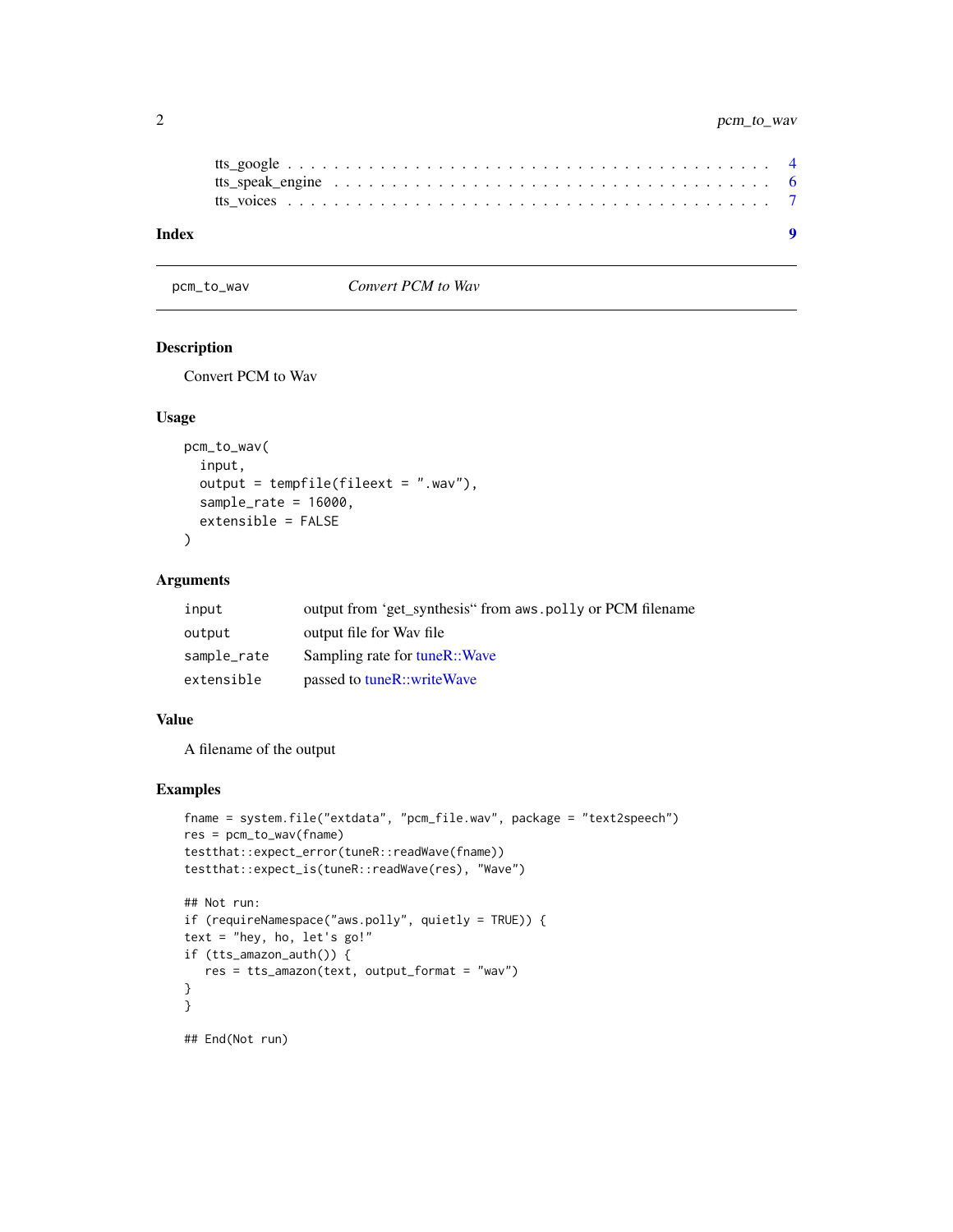<span id="page-2-0"></span>tts\_amazon\_auth *Authorize Text-to-Speech Engine*

#### Description

Authorize Text-to-Speech Engine

#### Usage

```
tts_amazon_auth(key_or_json_file = NULL, ...)
tts_auth(
  service = c("amazon", "google", "microsoft"),
 key_or_json_file = NULL,
  ...
\mathcal{L}tts_google_authenticated()
tts_amazon_authenticated()
tts_microsoft_authenticated(...)
tts_google_auth(key_or_json_file = NULL, ...)
tts_microsoft_auth(key_or_json_file = NULL, ...)
```
#### Arguments

key\_or\_json\_file Either an API key (for Microsoft) or JSON file (for Google) ... Additional arguments to pass to [use\\_credentials](#page-0-0) or [ms\\_get\\_tts\\_token](#page-0-0) service type of synthesis engine

#### Value

A logical indicator of authorization

#### Examples

```
tts_auth("google")
tts_auth("microsoft")
```
tts\_google\_authenticated() tts\_microsoft\_authenticated()

tts\_google\_auth()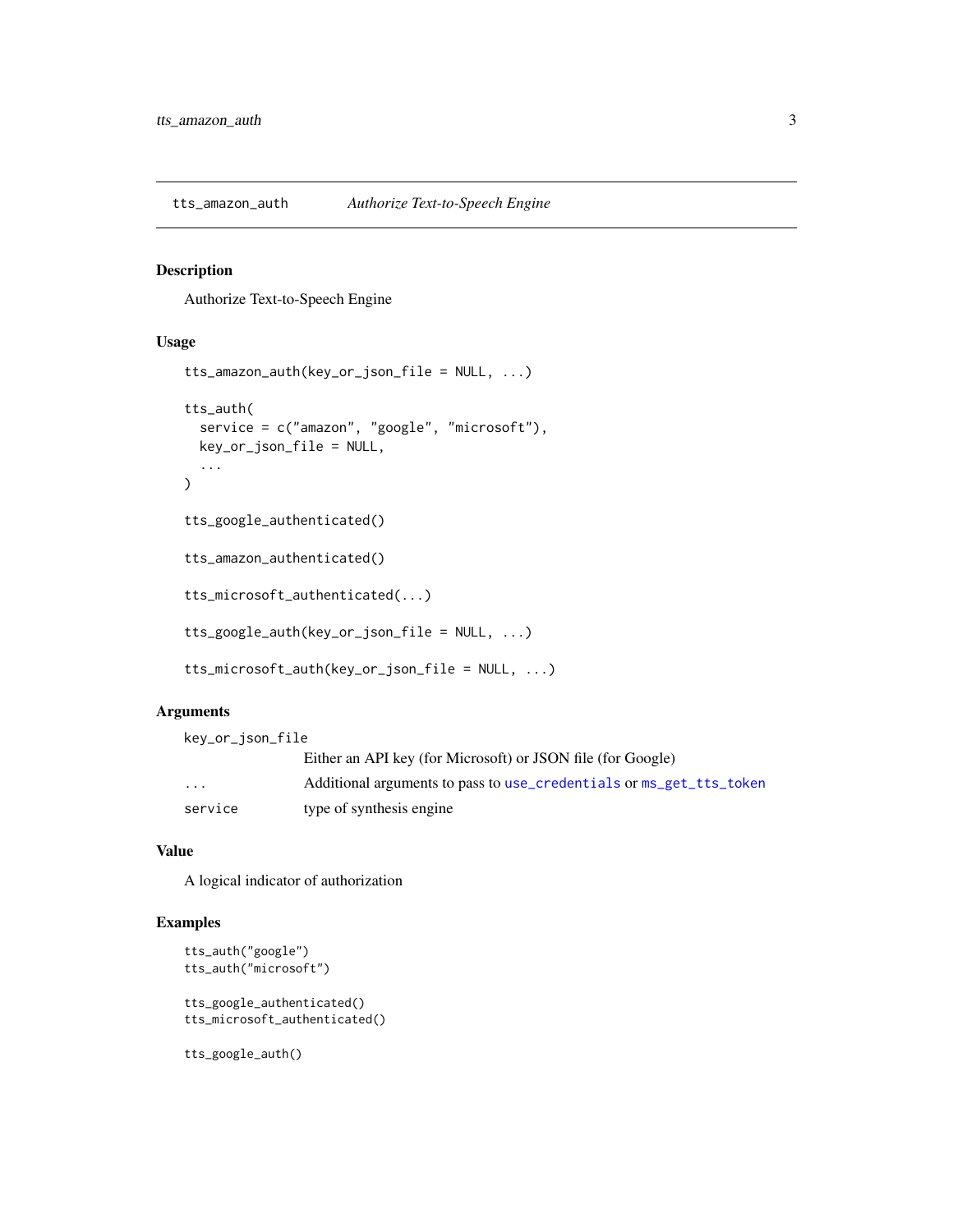<span id="page-3-0"></span>4 tts\_google

```
tts_microsoft_auth()
if (requireNamespace("aws.polly", quietly = TRUE)) {
tts_auth("amazon")
tts_amazon_authenticated()
tts_amazon_auth()
}
```
tts\_bind\_wav *Bind Wavs together*

#### Description

Bind Wavs together

#### Usage

tts\_bind\_wav(result)

#### Arguments

result A data.frame from [text2speech::tts\(\)](#page-0-0).

#### Value

A data.frame with the same structure as that of tts

#### Note

As the data are split due to limits of the API, then this allows the text and the results to be harmonized

tts\_google *Text to Speech*

#### Description

Text to Speech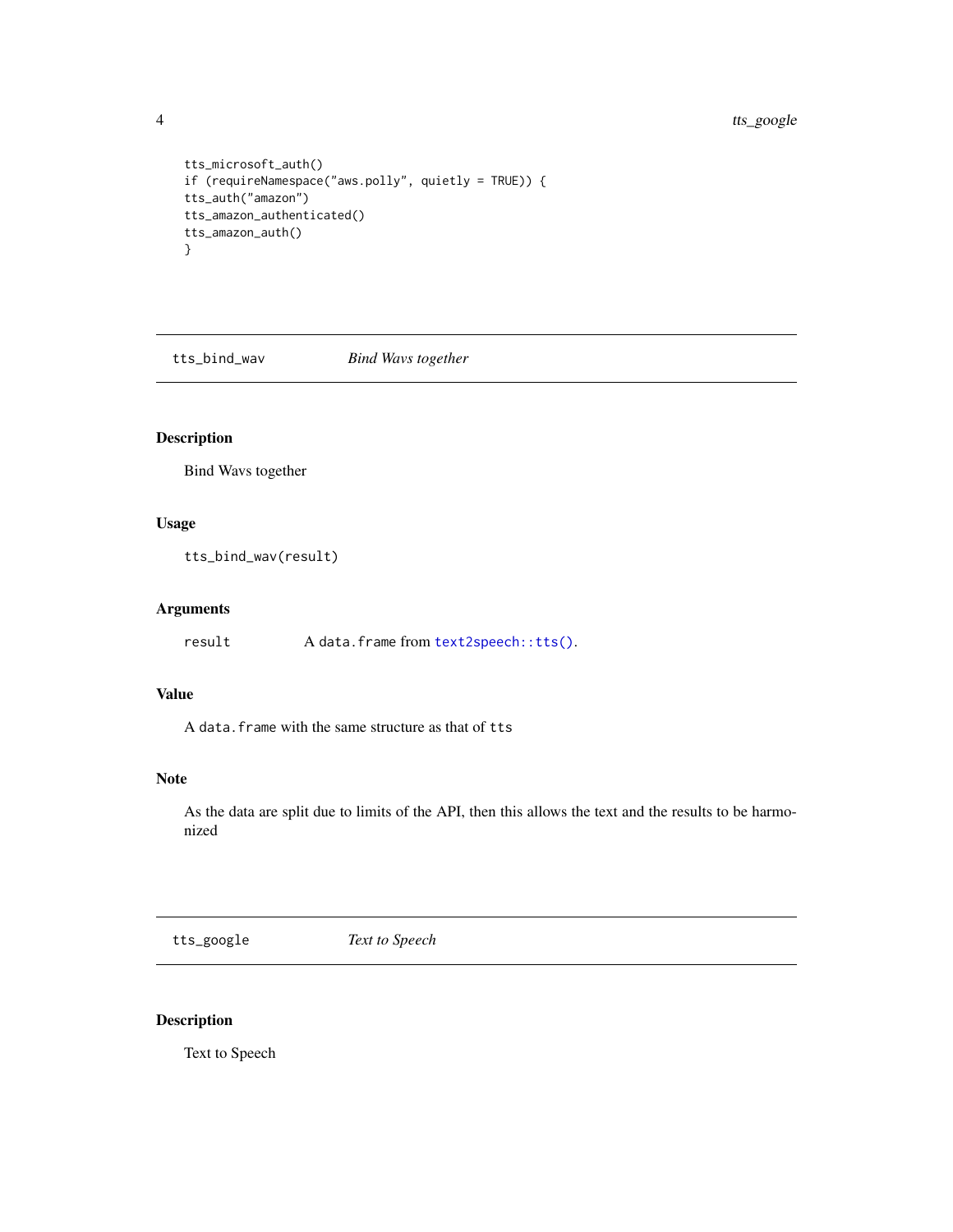<span id="page-4-0"></span>tts\_google 5

#### Usage

```
tts_google(
  text,
  output_format = c("mp3", "wav"),
  voice = "en-US-Standard-C",
  bind_audio = TRUE,
  ...
\mathcal{L}tts_amazon(
  text,
  output_format = c("mp3", "wav"),voice = "Joanna",
  bind_audio = TRUE,
  ...
\mathcal{L}tts_microsoft(
  text,
  output_format = c("mp3", "wav"),voice = "Microsoft Server Speech Text to Speech Voice (en-US, ZiraRUS)",
  bind_audio = TRUE,
  ...
\mathcal{L}tts_default_voice(service = c("amazon", "google", "microsoft"))
tts(
  text,
  output_format = c("mp3", "wav"),...,
 service = c("amazon", "google", "microsoft"),
  bind_audio = TRUE
)
```
#### Arguments

| text                    | A character vector of text to speak                                                                                                                                                                                       |
|-------------------------|---------------------------------------------------------------------------------------------------------------------------------------------------------------------------------------------------------------------------|
| output_format           | Format of output files                                                                                                                                                                                                    |
| voice                   | A full voice name that can be passed to the service, such as the argument voice<br>for get_synthesis'` from \code{aws.polly}, or or [mscstts::ms_synthesize()] or the name'<br>$argument for goodleLanguageR::gl\_talk()$ |
| bind_audio              | Should the text2speech::tts_bind_wav() be run on after the audio has been<br>created, to ensure that the length of text and the number of rows is consistent?<br>This affects the output format of some audio.            |
| $\cdot$ $\cdot$ $\cdot$ | Additional arguments to text2speech::tts_google(), text2speech::tts_amazon(),<br>ortext2speech::tts_microsoft()                                                                                                           |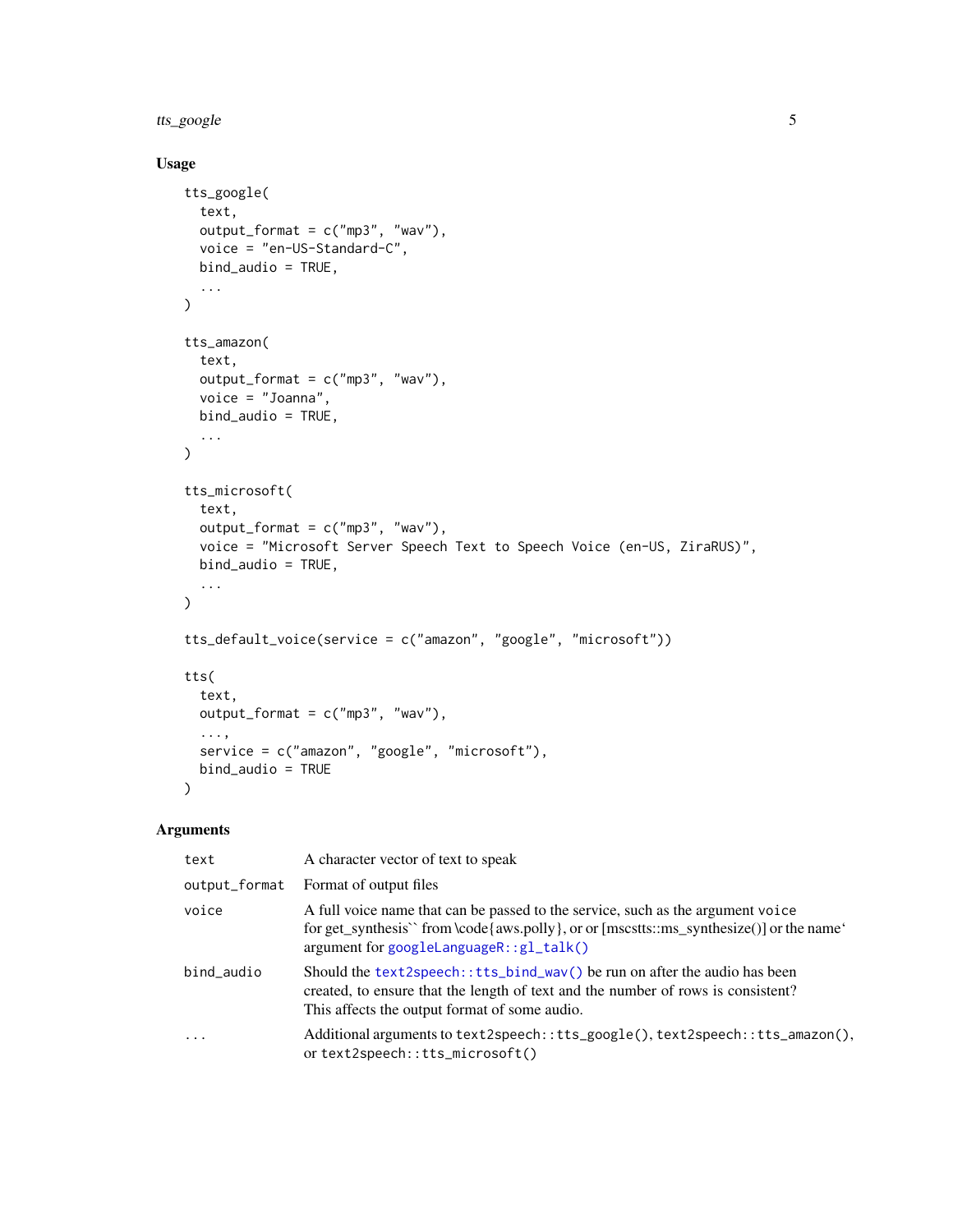<span id="page-5-0"></span>service service to use

#### Value

A data.frame of text and wav files

#### Note

All functions have a voice`` argument fro a full voice name that can be passed to the service, such as voiceforget\_synthesis" from aws.polly

#### Examples

```
tts_default_voice("amazon")
tts_default_voice("google")
tts_default_voice("microsoft")
## Not run:
text='<speak>
  He was caught up in the game.<break time="1s"/> In the middle of the
  10/3/2014 <sub alias="World Wide Web Consortium">W3C</sub> meeting,
  he shouted, "Nice job!" quite loudly. When his boss stared at him, he repeated
  <amazon:effect name="whispered">"Nice job,"</amazon:effect> in a
  whisper.
</speak>'
## End(Not run)
if (requireNamespace("stringi", quietly = TRUE)) {
    set.seed(1)
    text = stringi::stri_rand_lipsum(10)
    text[3] = paste0(text[3:length(text)], collapse = " " )text = text[c(1,3)]nchar(text)
    if (tts_auth("google")) {
        res = tts(text, service = "google", bind_audio = FALSE)
        testthat::expect_equal(nrow(res), length(text) + 1)
        bound = tts_bind_wav(res)
        testthat::expect_equal(nrow(bound), length(text))
    }
}
```
tts\_speak\_engine *Speak Enginge for* knitr

#### Description

Speak Enginge for knitr

#### Usage

tts\_speak\_engine(options)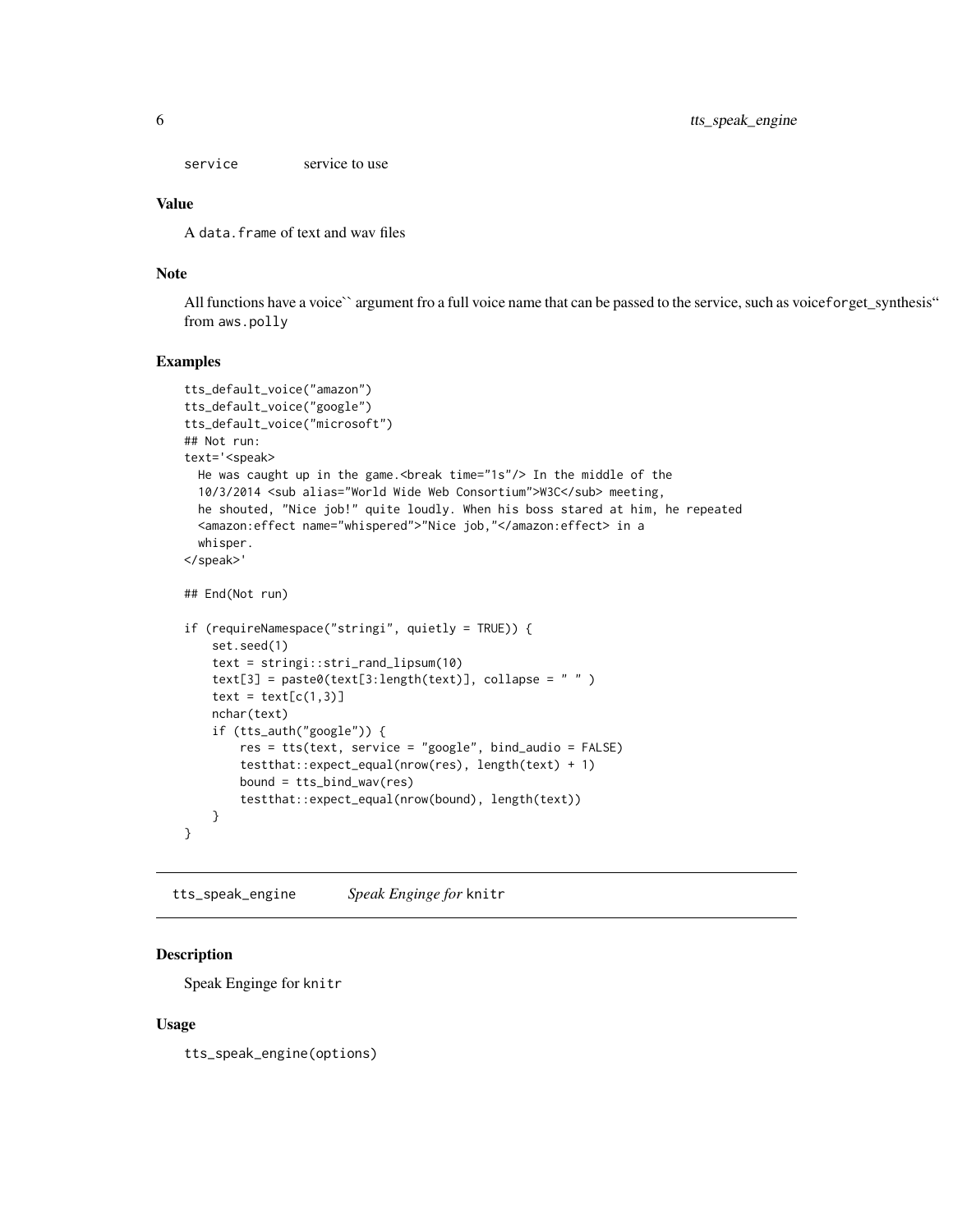#### <span id="page-6-0"></span>tts\_voices 7

#### **Arguments**

options A list of chunk options. Usually this is just the object options passed to the engine function; see [knit\\_engines](#page-0-0)

#### Value

A character string generated from the source code and output using the appropriate output hooks.

#### Examples

```
knitr::knit_engines$set(speak = tts_speak_engine)
options = list(
code = "hey let's go to the park",
eval = FALSE,
label = "random",fig.path = tempdir(),
echo = TRUE, results = "asis",
engine = "speak")
tts_speak_engine(options)
   if (tts_auth("google")) {
      options$eval = TRUE
       tts_speak_engine(options)
    }
```
tts\_voices *Text to Speech Voices*

#### Description

Text to Speech Voices

#### Usage

```
tts_voices(service = c("amazon", "google", "microsoft"), ...)
tts_amazon_voices(...)
tts_microsoft_voices(...)
tts_google_voices(...)
```
#### **Arguments**

| service | service to use                                  |
|---------|-------------------------------------------------|
| .       | Additional arguments to service voice listings. |

#### Value

A data.frame of language codes, voices, genders, and language names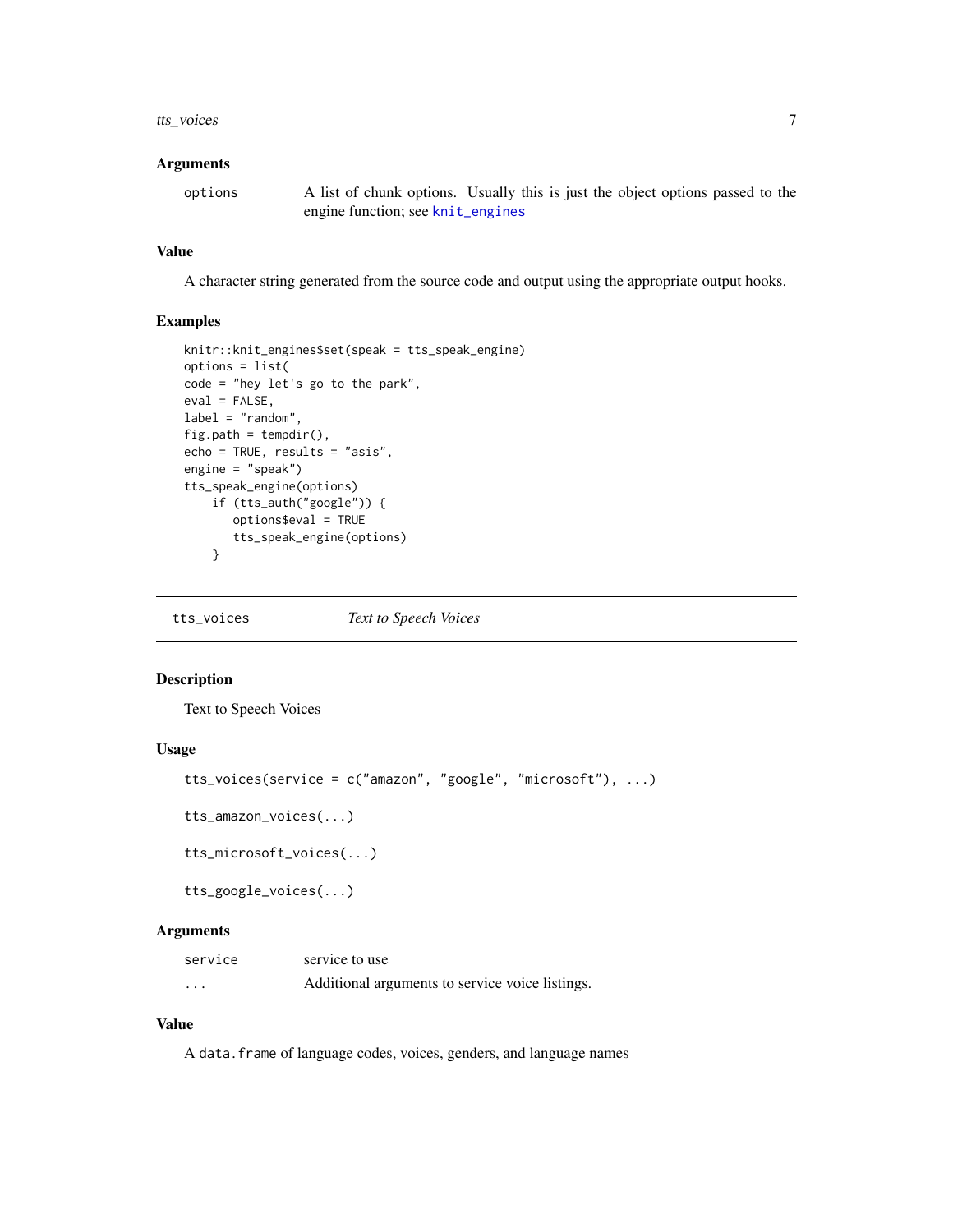### Examples

```
if (tts_microsoft_auth()) {
tts_voices(service = "microsoft")
}
if (tts_google_auth()) {
tts_voices(service = "google")
}
if (requireNamespace("aws.polly", quietly = TRUE)) {
if (tts_amazon_auth()) {
tts_voices(service = "amazon")
}
}
```